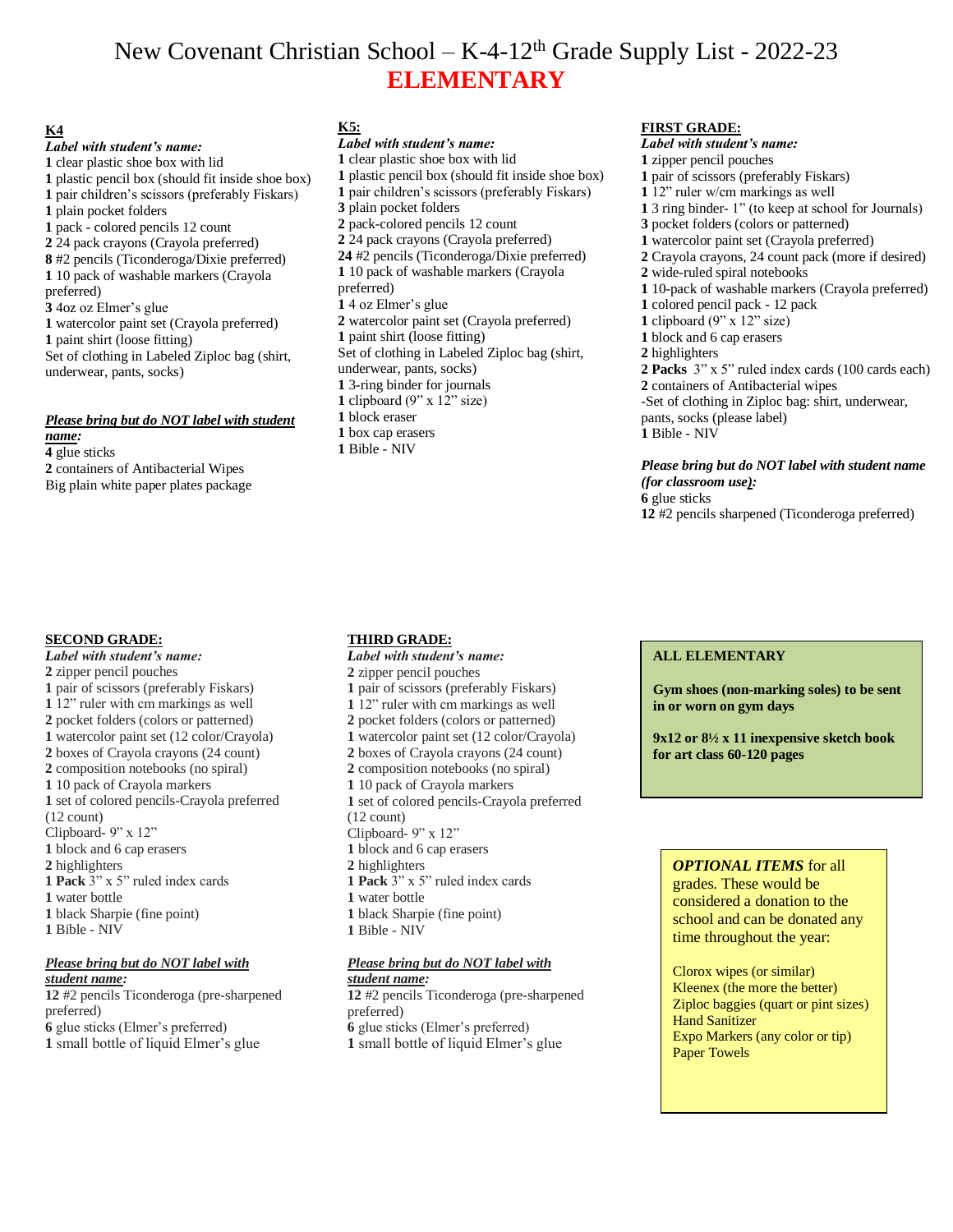# New Covenant Christian School – K-4-12th Grade Supply List - 2022-23 **ELEMENTARY**

#### **FORTH GRADE:**

*Label with student's name:* glue sticks black Sharpie pencil zipper pouch water bottle composition notebooks (no spiral) 2-pocket folders 12" ruler WITH centimeters pair of scissors box of colored pencils box of washable Crayola markers box of 24 crayons adult size T-shirt for painting watercolor paint set (Crayola preferred) block and 6 cap erasers highlighters Clipboard (9" x 12") Bible - NIV

#### *Please bring but do NOT label with student name:*

- pack of wide-ruled looseleaf paper
- pkg of college-ruled paper
- 24 count of #2 pencils, pre-sharpened
- (Ticonderoga brand is preferred)
- pkg of 3x5 index cards
- book covers jumbo size

#### **FIFTH GRADE:**

*Label with student's name:* glue sticks black Sharpie pencil zipper pouch water bottle composition notebooks (no spiral) 2-pocket folders – with prongs 12" ruler WITH centimeters pair of scissors box of colored pencils box of washable Crayola markers box of 24 crayons adult size T-shirt for painting watercolor paint set (Crayola preferred) block and 6 cap erasers highlighters Clipboard (9" x 12") 24 – count of #2 pencils, pre-sharpened (Ticonderoga brand is preferred) Bible - NIV

#### *Please bring but do NOT label with student name:*

- pack of wide-ruled looseleaf paper
- pkg of 3x5 index cards